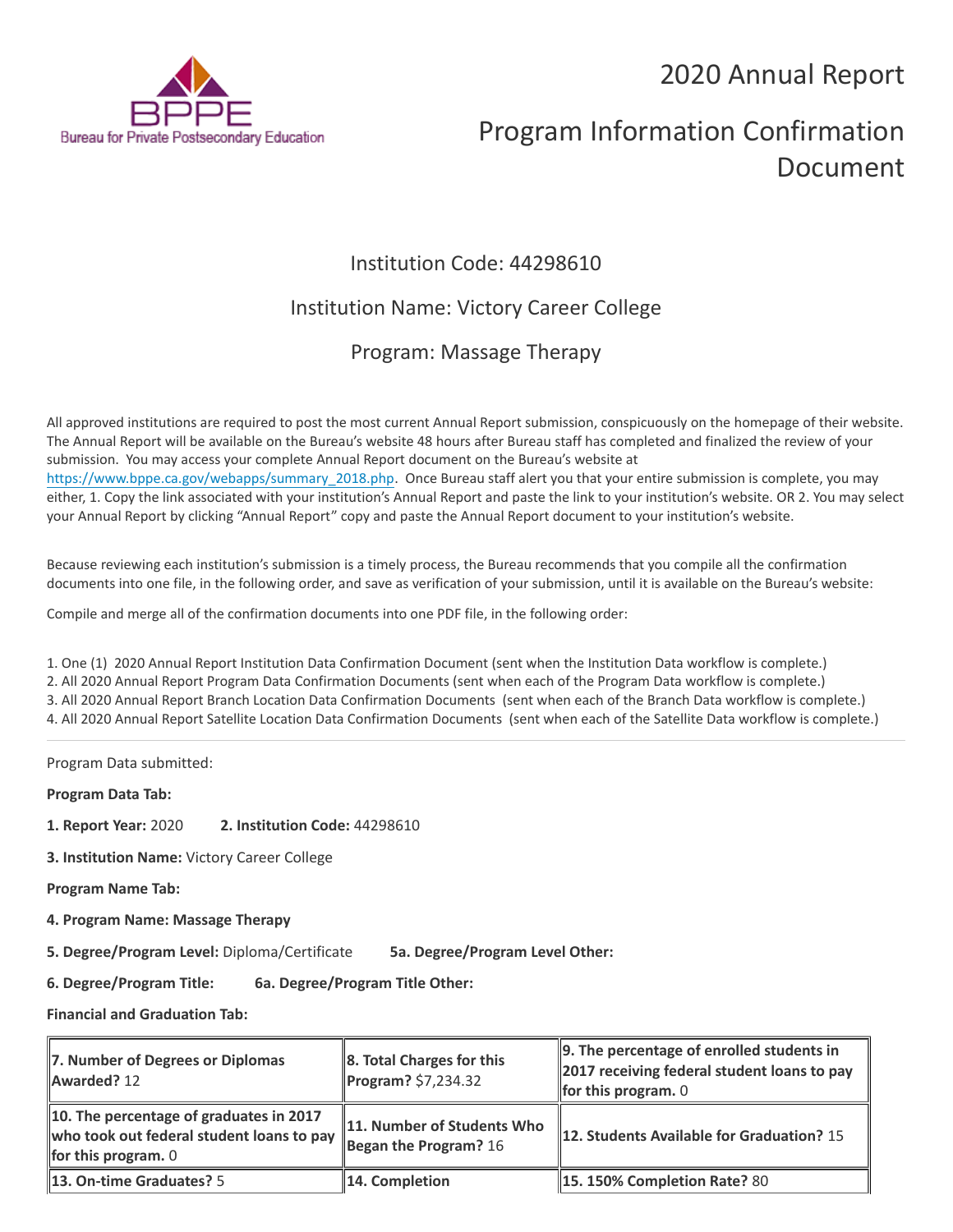#### **16. Is the above data taken from the Integrated Postsecondary Education Data System (IPEDS) of the United States Department of Education?** No

#### **Placement Data Tab:**

CEC § 94929.5 requires institutions to report placement data for every program that is designed or advertised to lead to a particular career, or advertised or promoted with any claim regarding job placement.

| 17. Graduates Available for                                                                                                                                                    | 18 Graduates Employed in the | 19. Placement  |  |  |
|--------------------------------------------------------------------------------------------------------------------------------------------------------------------------------|------------------------------|----------------|--|--|
| <b>Employment? 12</b>                                                                                                                                                          | Field? 11                    | Rate? 91.66667 |  |  |
| 20. Graduates Employed in the field                                                                                                                                            |                              |                |  |  |
| $\vert$ 20a. 20 to 29 hours per week? 0<br>20b. At least 30 hours per week? 11                                                                                                 |                              |                |  |  |
| 21. Indicate the number of graduates employed                                                                                                                                  |                              |                |  |  |
| 21b. Concurrent aggregated positions in the field of<br>$\ $ 21a. In a single position in the field of study: 11<br>study: 0                                                   |                              |                |  |  |
| 21c. Freelance/self-employed: 2<br>21d. By the institution or an employer owned by the institution, or<br>$\parallel$ an employer who shares ownership with the institution: 0 |                              |                |  |  |

#### **Exam Passage Rate Tab:**

5 CCR §74112(j) requires the institution to collect the exam passage data directly from its graduates if the exam passage data is not available from the licensing agency.

**22. Does this educational program lead to an occupation that requires State licensing?** No

**22a. Do graduates have the option or requirement for more than one type of State licensing exam?**

 **Option/Requirement #1: Option/Requirement #2: Option/Requirement #3: Option/Requirement #4:**

**Exam Passage Rate - Year 1 Tab:**

**23. Name of the State licensing entity that licenses the field:** No

**24. Name of Exam?**

| <b>25. Number of Graduates Taking</b> | 26. Number Who Passed the | 27. Number Who Failed the | $\ $ 28. Passage |
|---------------------------------------|---------------------------|---------------------------|------------------|
| <b>State Exam?</b>                    | <b>State Exam?</b>        | <b>State Exam?</b>        | <b>IRate?</b>    |

**29. Is This Data from the State Licensing Agency that Administered the Exam? 29a. Name of Agency:**

**30. If the response to #29 is "No", provide a description of the process used for Attempting to Contact Students.**

**Exam Passage Rate - Year 2 Tab:**

**31. Name of the State licensing entity that licenses the field:**

**32. Name of Exam?**

| 33. Number of Graduates Taking | 34. Number Who Passed the | <b>35. Number Who Failed the</b> | $\parallel$ 36. Passage |
|--------------------------------|---------------------------|----------------------------------|-------------------------|
| <b>State Exam?</b>             | <b>IState Exam?</b>       | <b>State Exam?</b>               | $\parallel$ Rate?       |

**37. Is This Data from the State Licensing Agency that Administered the Exam? 37a. Name of Agency:**

**38. If the response to #37 is "No", provide a description of the process used for Attempting to Contact Students.** 

**Salary Data Tab:**